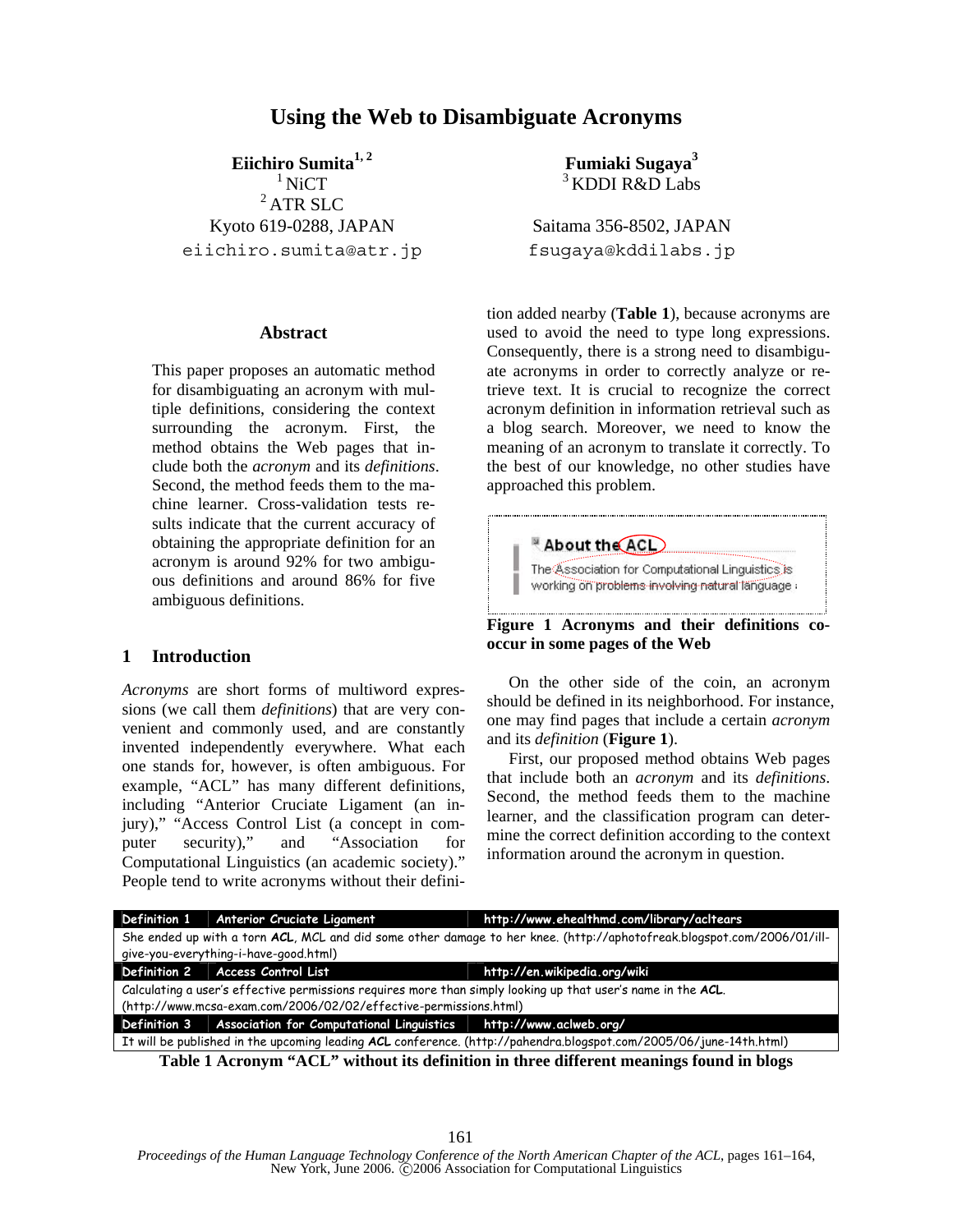Here, we assume that the list of possible definitions for an acronym is given from sources external to this work. Listing pairs of acronyms and their original definitions, on which many studies have been done, such as Nadeau and Turney (2005), results in high performance. Some sites such as http://www.acronymsearch.com/ or http://www.findacronym.com/ provide us with this function.

This paper is arranged as follows. Section 2 explains our solution to the problem, and Section 3 reports experimental results. In Sections 4 and 5 we follow with some discussions and related works, and the paper concludes in Section 6.

## **2 The proposal**

The idea behind this proposal is based on the observation that an *acronym* **often** co-occurs with its *definition* within a single Web page (**Figure 1**). For example, the acronym ACL co-occurs with one of its definitions, "Association for Computational Linguistics," **211,000 times** according to google.com.

Our proposal is a kind of word-sense disambiguation (Pedersen and Mihalcea, 2005). The hit pages can provide us with training data for disambiguating the acronym in question, and the snippets in the pages are fed into the learner of a classifier. Features used in classification will be explained in the latter half of this subsection.

We do not stick to a certain method of machine learning; any state-of-the-art method will suffice. In this paper we employed the decision-tree learning program provided in the WEKA project.

#### **Collecting the training data from the Web**

Our input is the acronym in question, A, and the set of its definitions,  ${D_k | k=1~K}.$ 

| for all $k = 1-k$ do                    |
|-----------------------------------------|
| 1. Search the Web using query of        |
| " A AND $D_{k}$ ."                      |
| 2. Obtain the set of snippets, $\{S_i$  |
| $(A, D_k)   I = 1-L$ .                  |
| 3. Separate $D_k$ from $S_l$ and obtain |
| the set of training                     |
| data, $\{(T_1(A), D_k)   I=1-L\}$ .     |
|                                         |

In the experiment, **L is set to 1,000**. Thus, we have for each definition  $D_k$  of A, at most 1,000 training data.

#### **Training the classifier**

From training data  $T_1(A)$ , we create feature vectors, which are fed into the learner of the decision tree with correct definition  $D_k$  for the acronym A.

Here, we write  $T_1(A)$  as  $W_{-m}$   $W_{-(m-1)}$  ...  $W_{-2}$   $W_{-1}$ A  $W_1$   $W_2$  ...  $W_{m-1}$   $W_m$ , where m is from 2 to M, which is called the window size hereafter.

We use keywords within the window of the snippet as features, which are binary, i.e., if the keyword exists in  $T_1(A)$ , then it is true. Otherwise, it is null.

Keywords are defined in this experiment as the top N frequent words<sup>1</sup>, but for A in the bag consisting of all words in  ${T<sub>1</sub>(A)}$ . For example, keywords for "ACL" are "*Air, Control, and, Advanced, Agents, MS, Computational, Akumiitti, Cruciate, org, of, CMOS, Language, BOS, Agent, gt, HTML, Meeting, with, html, Linguistics, List, Active, EOS, USA, is, access, Adobe, ACL, ACM, BETA, Manager, list, Proceedings, In, A, League, knee, Anterior, ligament, injuries, reconstruction, injury, on, The, tears, tear, control, as, a, Injury, lt, for, Annual, Association, Access, An, that, this, may, an, you, quot, in, the, one, can, This, by, or, be, to, Logic, 39, are, has, 1, from, middot*."

### **3 Experiment**

#### **3.1 Acronym and definition preparation**

We downloaded a list of acronyms in capital letters only from *Wikipedia* and filtered them by eliminating acronyms shorter than three letters. Then we obtained definitions for each acronym from http://www.acronymsearch.com/ and discarded acronyms that have less than five definitions. Finally, we randomly selected 20 acronyms.

We now have 20 typical acronyms whose ambiguity is more than or equal to five. For each acronym A, a list of definitions  $\{D_k | k=1 \sim K\}$  $K>=5$ }, whose elements are ordered by the count of page including A and  $D_k$ , is used for the experiment.

 $\overline{a}$ 

<sup>1</sup> In this paper, **N is set to 100**.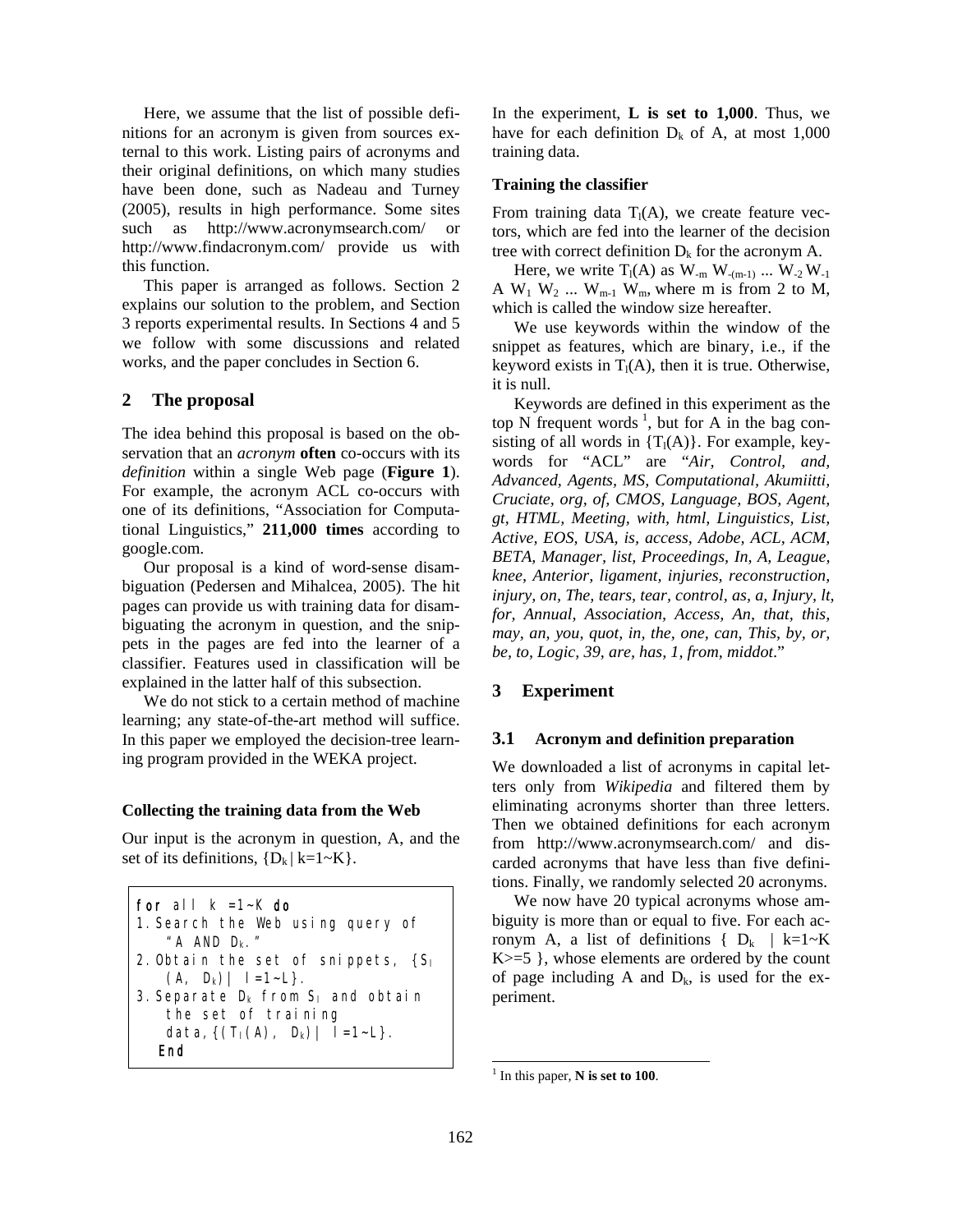## **3.2 Ambiguity and accuracy**

Here we examine the relationship between the degree of ambiguity and classification accuracy by using a cross-validation test for the training data.

|                          |  | $\#Class$ M=2 $\mid$ M=5 $\mid$ M=10 Base               |  |  |
|--------------------------|--|---------------------------------------------------------|--|--|
|                          |  | $\vert$ 88.7% $\vert$ 90.1% $\vert$ 92.4% $\vert$ 82.3% |  |  |
| Table 2 Ambiguity of two |  |                                                         |  |  |

|                                  |  | #Class $M=2$   $M=5$   $M=10$   Base |  |  |
|----------------------------------|--|--------------------------------------|--|--|
|                                  |  | 78.6%   82.6%   86.0%   76.5%        |  |  |
| <b>Table 3 Ambiguity of five</b> |  |                                      |  |  |

### **Ambiguity of two**

The first experiment was performed with the selected twenty acronyms by limiting the top two most frequent definitions. **Table 2** summarizes the ten-fold cross validation. While the accuracy changes acronym by acronym, the average is high about 90% of the time. The M in the table denotes the window size, and the longer the window, the higher the accuracy.

The "base" column displays the average accuracy of the baseline method that always picks the most frequent definition. The proposed method achieves better accuracy than the baseline.

#### **Ambiguity of five**

Next, we move on to the ambiguity of five (**Table 3**). As expected, the performance is poorer than the abovementioned case, though it is still high, i.e., the average is about 80%. Other than this, our observations were similar to those for the ambiguity of two.



**Figure 2 Bias in distribution of definitions (ambiguity of 5)**

## **4 Discussion on biased data**

## **4.1 Problem caused by biased distribution and a countermeasure against it**

For some words, the baseline is more accurate than the proposed method because the baseline method reaches all occurrences on the Web thanks to the search engine, whereas our method limits the number of training data by L as mentioned in Section 2. The average quantity of training data

was about 830 due to the limit of L, 1,000. The distribution of these training data is rather flat. This causes our classifier to fail in some cases. For example, for the acronym "ISP," the most frequent definition out of five has a share of 99.9% (**Table 4**) on the Web, whereas the distribution in the training data is different from the sharp distribution. Thus, our classification accuracy is not as good as that of the baseline.

Considering the acronym "CEC," the most frequent out of five definitions has the much smaller share of 26.3% on the Web (**Table 5**), whereas the